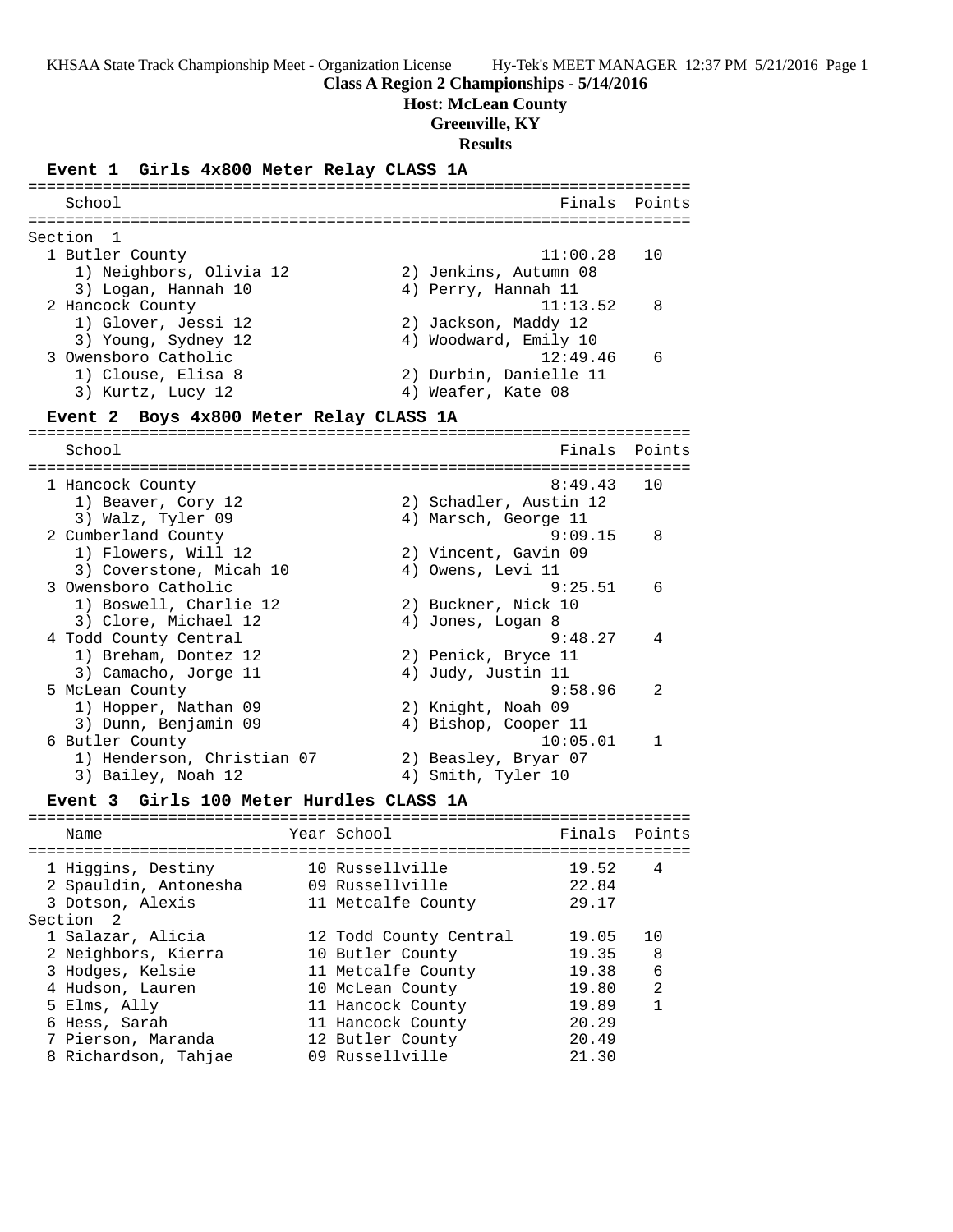# **Class A Region 2 Championships - 5/14/2016**

**Host: McLean County**

**Greenville, KY**

# **Results**

| Event 4 Boys 110 Meter Hurdles CLASS 1A        |                        |        |              |
|------------------------------------------------|------------------------|--------|--------------|
| Name                                           | Year School            | Finals | Points       |
|                                                |                        |        |              |
| Section<br>1                                   |                        |        |              |
| 1 Krampe, Chris                                | 12 Owensboro Catholic  | 17.83  | 10           |
| 2 Price, Christopher                           | 10 Owensboro Catholic  | 19.19  | 8            |
| 3 Huddy, Nathan                                | 10 Hancock County      | 19.39  | 6            |
| 4 Stovall, Trenton                             | 08 Butler County       | 19.90  | 4            |
| 5 McManaway, Austin                            | 12 Hancock County      | 20.16  | 2            |
| 6 Collins, Austin                              | 11 Monroe County       | 21.50  | 1            |
| 7 Bailey, Noah                                 | 12 Butler County       | 22.30  |              |
| Event 5 Girls 100 Meter Dash CLASS 1A          |                        |        |              |
| Name                                           | Year School            | Finals | Points       |
|                                                |                        |        |              |
| 1 Daugherty, Erica                             | 12 Butler County       | 14.75  |              |
| 2 Hixenbaugh, Journey<br>3 Mijares, Alexis     | 08 Butler County       | 15.39  |              |
|                                                | 12 Metcalfe County     | 15.40  |              |
| 4 Wells, Katie                                 | 11 Frederick Fraize    | 16.99  |              |
| Section <sub>2</sub>                           |                        |        |              |
| 1 Cloyd, Payton                                | 12 Monroe County       | 14.49  |              |
| 2 Elms, Ally                                   | 11 Hancock County      | 14.90  |              |
| 3 Kratzer, Alex                                | 07 Hancock County      | 14.97  |              |
| 4 Cook, Eden                                   | 10 McLean County       | 15.30  |              |
| 5 Nichols, Heather                             | 09 McLean County       | 15.66  |              |
| 6 Turner, Abby                                 | 10 Monroe County       | 15.83  |              |
| 7 Groves, Natalie                              | 10 Todd County Central | 16.03  |              |
| Section 3                                      |                        |        |              |
| 1 Glover, Breanna                              | 12 Glasgow             | 13.31  | 10           |
| 2 Hampton, Ali Grace                           | 12 Glasgow             | 13.53  | 8            |
| 3 Jones, Genarose                              | 9 Owensboro Catholic   | 13.57  | 6            |
| 4 Hines, Diamond                               | 12 Russellville        | 13.69  | 4            |
|                                                | 10 Todd County Central | 13.75  | 2            |
| 5 Peterson, Tatyana                            | 09 Russellville        | 13.80  | $\mathbf{1}$ |
| 6 Allen, Sariana                               |                        |        |              |
| 7 Vincent, Cambria                             | 09 Cumberland County   | 14.26  |              |
| 8 Hayden, Maggie                               | 9 Owensboro Catholic   | 14.38  |              |
| Boys 100 Meter Dash CLASS 1A<br><b>Event 6</b> |                        |        |              |
| Name                                           | Year School            | Finals | Points       |
|                                                |                        |        |              |
| Section 1                                      |                        |        |              |
| 1 Jones, MJ                                    | 11 Russellville        | 12.58  |              |
| 2 Tindle, Samuel                               | 10 Frederick Fraize    | 14.65  |              |
| 3 Magana, CJ                                   | 07 Metcalfe County     | 16.43  |              |
| 4 McCaulley, CJ                                | 12 Metcalfe County     | 20.16  |              |
| Section 2                                      |                        |        |              |
| 1 Willliams, Javoughan                         | 09 Owensboro Catholic  | 12.44  |              |
| 2 Perry, Devon                                 | 12 Caverna             | 12.50  |              |
| 3 Logsdon, Nolan                               | 11 Hancock County      | 12.53  |              |
| 4 Newton, AJ                                   | 09 Hancock County      | 13.11  |              |
| 5 Lamar, Christian                             | 12 Frederick Fraize    | 13.23  |              |
| 6 Foster, TaShawn                              | 10 Todd County Central | 13.39  |              |
| 7 Judy, Justin                                 | 11 Todd County Central | 13.41  |              |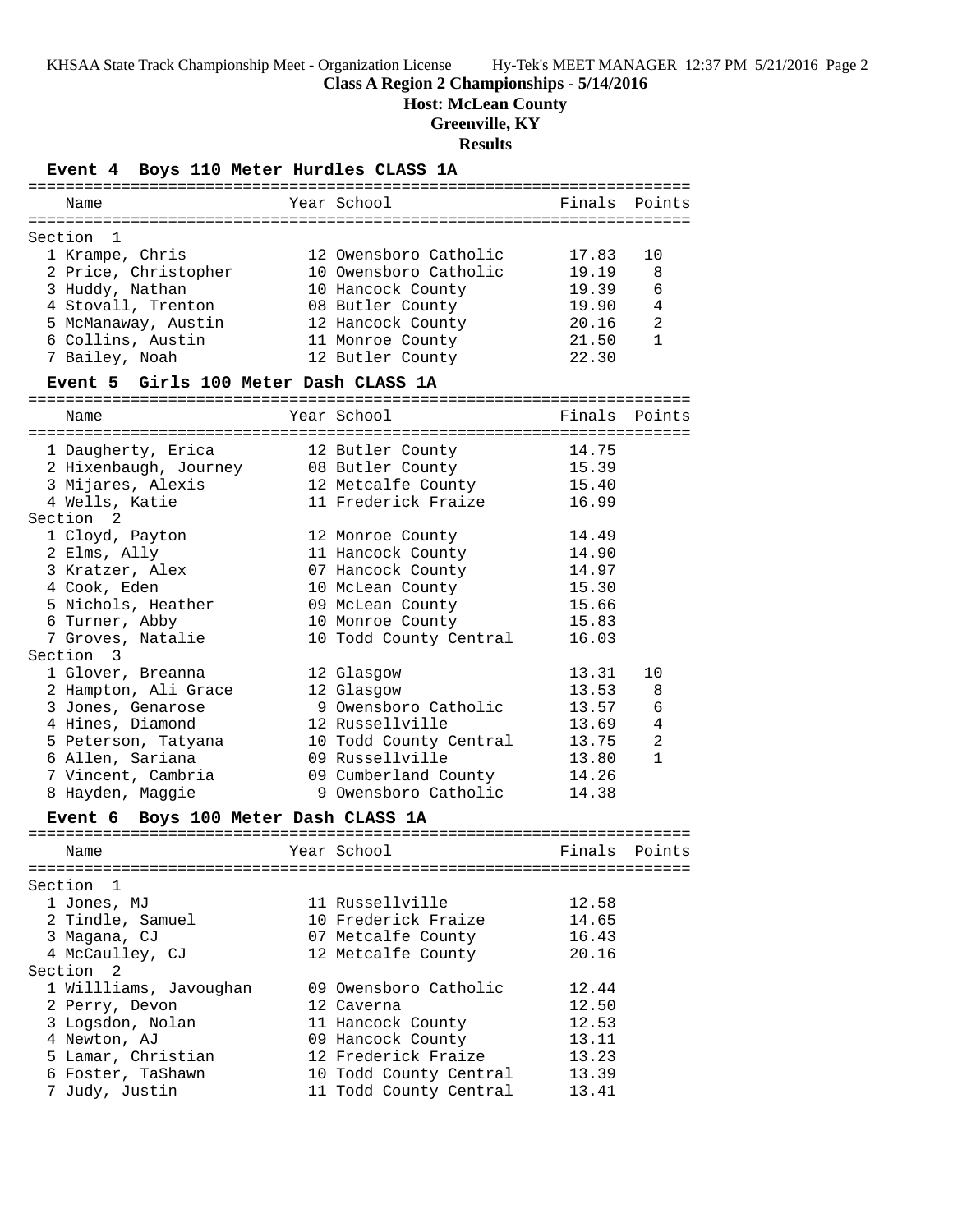**Class A Region 2 Championships - 5/14/2016**

**Host: McLean County**

**Greenville, KY**

#### **Results**

**....Event 6 Boys 100 Meter Dash CLASS 1A** Section 3 1 Bigbee, Josh 12 Russellville 11.81 10 2 Garner, Jonathan 12 Owensboro Catholic 11.98 8 3 Walker, Braxton 10 Monroe County 12.05 6 4 Smith, Dalvin 10 Glasgow 12.08 4 5 Embry, Ian 12 Butler County 12.11 2 6 Brooks, Jholdi 08 Monroe County 12.19 1 7 Owsley, Blake 11 Cumberland County 12.20 8 Hixenbaugh, Jacob 12 Butler County 12.29 **Event 7 Girls 4x200 Meter Relay CLASS 1A** ======================================================================= School **Finals Points** ======================================================================= Section 1 1 Glasgow 1:48.56 10 1) Byrd, Skyler 11 2) Glover, Breanna 12 3) Hampton, Ali Grace 12 4) Taminga, Taya 12 2 Owensboro Catholic 1:55.83 8 1) Brown, Lauren 12 2) Greenwell, Carson 10 3) Hayden, Maggie 9  $\hskip1cm \hskip1cm 4$ ) Mills, Lydia 12 3 Russellville 1:57.72 6 1) Allen, Sariana 09 2) Davis, Makayla 09 3) Milan, Shailyn 10 4) Hines, Diamond 12 4 Todd County Central 1:58.70 4 1) Peterson, Tatyana 10 2) Groves, Natalie 10 3) Salazar, Alicia 12 4) Drummond, Madelyn 09 5 Hancock County 1:59.43 2 1) Young, Sydney 12 2) Means, Lexie 12 3) Kratzer, Alex 07 4) Nicholas, Lexi 10 6 Metcalfe County 2:05.25 1 1) Dotson, Alexis 11 2) Greene, Makenna 11 3) Hodges, Kelsie 11 4) Mijares, Alexis 12 7 Monroe County 2:05.36 1) Cloyd, Payton 12 2) Walden, Cheyenne 12 3) Williams, Britney 10  $\hskip1cm$  4) Turner, Abby 10 **Event 8 Boys 4x200 Meter Relay CLASS 1A** ======================================================================= School **Finals Points** ======================================================================= 1 Frederick Fraize 1:46.92 1) Lyons, Austin 11 2) Harness, Ben 09 3) Hawley, Hunter 11 4) Lamar, Christian 12 Section 2<br>1 Russellville 1 Russellville 1:35.75 10 1) Drumgole, Johnny 11 2) Bigbee, Josh 12 3) Jones, MJ 11 4) Wynn, Mark 11 2 Monroe County 1:36.38 8 1) Keith, Lincoln 12 2) Walker, Braxton 10 3) Massingille, Ben 10  $\hskip1cm$  4) Brooks, Jholdi 08 3 McLean County 1:38.40 6 1) Cheatham, Trevor 12 2) Wilson, Phillip 12 3) Smith, Hayden 12 4) Burroughs, DaRon 'deron' 12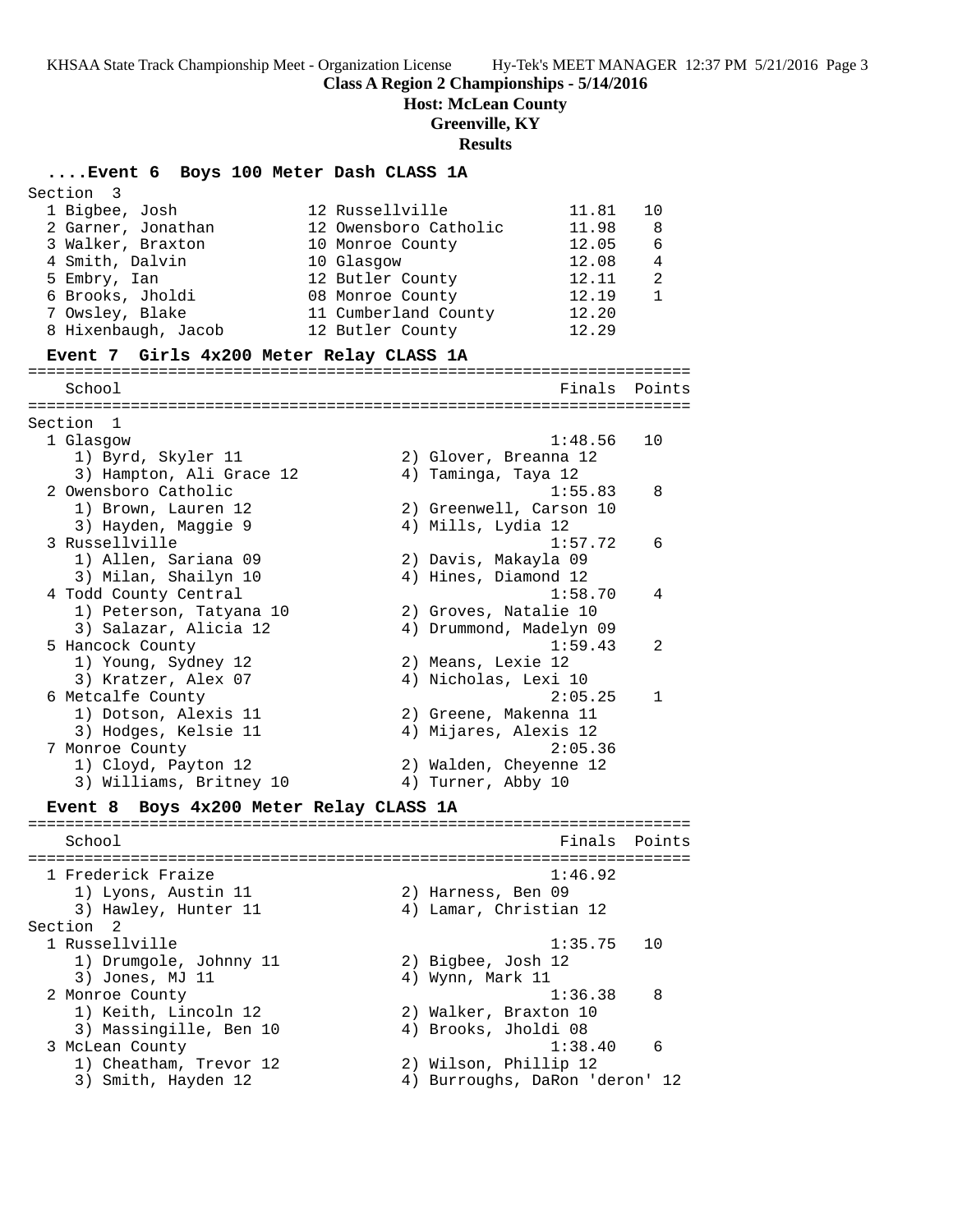**Class A Region 2 Championships - 5/14/2016**

**Host: McLean County**

**Greenville, KY**

#### **Results**

# **....Event 8 Boys 4x200 Meter Relay CLASS 1A**

| 4 Glasgow              | 4<br>1:39.00               |
|------------------------|----------------------------|
| 1) Cook, Dewayne 10    | 2) Moore, Josiah 11        |
| 3) Oates, Dontavius 10 | 4) Smith, Dalvin 10        |
| 5 Hancock County       | $\overline{2}$<br>1:39.54  |
| 1) Newton, AJ 09       | 2) Logsdon, Aaron 08       |
| 3) Logsdon, Kane 11    | 4) Logsdon, Nolan 11       |
| 6 Owensboro Catholic   | 1:41.49                    |
| 1) Hogg, Harold 07     | 2) Willliams, Javoughan 09 |
| 3) Garner, Jonathan 12 | 4) Kessler, Jace 9         |
| 7 Cumberland County    | 1:42.60                    |
| 1) Flowers, Will 12    | 2) Young, Noah 12          |
| 3) Owsley, Blake 11    | 4) Dyer, Isaiah 09         |
| -- Butler County       | DNF                        |
| 1) Embry, Ian 12       | 2) Hampton, Houston 10     |
| 3) Nave, Austin 12     | 4) Allen, Patton 10        |
|                        |                            |

# **Event 9 Girls 1600 Meter Run CLASS 1A**

======================================================================= Name Year School Finals Points ======================================================================= Section 1 1 Kurtz, Lucy 12 Owensboro Catholic 5:37.89 10 2 Woodward, Emily 10 Hancock County 5:44.31 8 3 Long, Kaylee Dee 10 Cumberland County 6:13.16 6 4 Lamar, Hailie 08 Hancock County 6:13.18 4 5 Jenkins, Autumn 08 Butler County 6:28.11 2 6 Clouse, Elisa 8 Owensboro Catholic 6:34.04 1 7 Wilson, Madison 07 McLean County 6:44.44 8 Alexander, Ellie 07 McLean County 7:06.85 9 Henderson, Samantha 08 Butler County 7:40.89

# **Event 10 Boys 1600 Meter Run CLASS 1A**

| Name                    | Year School           | Finals  | Points         |
|-------------------------|-----------------------|---------|----------------|
| 1 Marsch, George        | 11 Hancock County     | 4:39.83 | 10             |
| 2 Owens, Levi           | 11 Cumberland County  | 4:46.48 | 8              |
| 3 Schadler, Austin      | 12 Hancock County     | 4:53.89 | 6              |
| 4 Vincent, Gavin        | 09 Cumberland County  | 5:11.91 | 4              |
| 5 Whitehouse, Sean      | 09 Owensboro Catholic | 5:12.22 | $\overline{2}$ |
| 6 Hawley, Hunter        | 11 Frederick Fraize   | 5:14.99 | 1              |
| 7 Townsend, Grayson     | 07 Frederick Fraize   | 5:21.06 |                |
| 8 Beasley, Bryar        | 07 Butler County      | 5:26.17 |                |
| 9 Dunn, Benjamin        | 09 McLean County      | 5:26.40 |                |
| 9 Pocheco, Tony         | 11 Russellville       | 5:26.40 |                |
| 11 Skipworth, Robert    | 08 Russellville       | 5:35.17 |                |
| 12 Henderson, Christian | 07 Butler County      | 5:46.57 |                |
| 13 Wells, Cameron       | 11 Glasgow            | 5:51.56 |                |
| 14 Worley, Dillon       | 12 Glasgow            | 6:01.90 |                |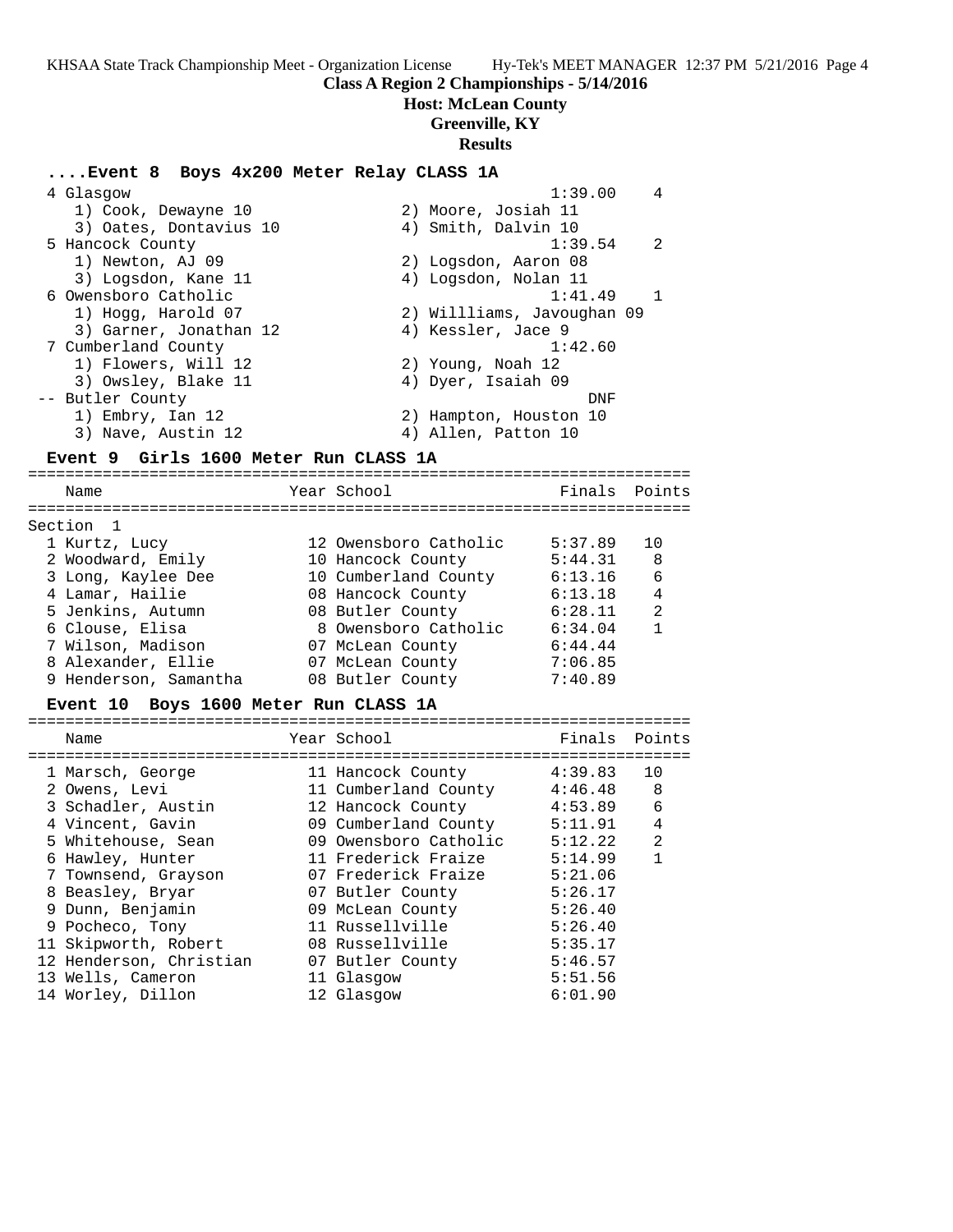**Class A Region 2 Championships - 5/14/2016**

**Host: McLean County**

**Greenville, KY**

#### **Results**

# **Event 11 Girls 4x100 Meter Relay CLASS 1A**

School **Finals** Points ======================================================================= 1 Glasgow 51.94 10 1) Byrd, Skyler 11 2) Glover, Breanna 12 3) Hampton, Ali Grace 12 4) Taminga, Taya 12 2 Owensboro Catholic 52.44 8 1) Brown, Lauren 12 2) Thompson, Jaimie 12 3) Mills, Lydia 12 4) Jones, Genarose 9 3 Russellville 55.82 6 1) Allen, Sariana 09 2) Davis, Makayla 09 3) Hines, Diamond 12 4) Milan, Shailyn 10 4 Todd County Central 56.00 4 1) Peterson, Tatyana 10 2) Groves, Natalie 10 3) Salazar, Alicia 12 4) Drummond, Madelyn 09 5 Butler County 56.48 2 1) Logan, Hannah 10 2) Daugherty, Erica 12 3) Neighbors, Kierra 10 4) Pierson, Maranda 12 6 Hancock County 58.15 1 1) Elms, Ally 11 2) Kratzer, Alex 07 3) Means, Lexie 12 4) Wilson, Rebecca 09 7 Monroe County 59.64 1) Cloyd, Payton 12 2) Walden, Cheyenne 12 3) Williams, Britney 10  $\hskip1cm$  4) Turner, Abby 10 8 Metcalfe County 1:00.21 1) Bates, Kennedy 10 2) Greene, Courtney 10 3) Paulus, Kayla 09 4) Smith, Ariana 12

=======================================================================

### **Event 12 Boys 4x100 Meter Relay CLASS 1A**

======================================================================= School **Finals Points** ======================================================================= 1 Russellville 45.40 10 1) Drumgole, Johnny 11 2) Bigbee, Josh 12 3) Jones, MJ 11 4) Wynn, Mark 11 2 McLean County 46.09 8 1) Wilson, Phillip 12 2) Moore, Corby 09 3) Burroughs, DaRon 'deron' 12 4) Smith, Hayden 12 3 Butler County 46.12 6 1) Embry, Ian 12 2) Hampton, Houston 10 3) Hixenbaugh, Jacob 12 4) Nave, Austin 12 4 Owensboro Catholic 46.39 4 1) Patton, Benjamin 12 2) Lynn, Brandon 12 3) Willliams, Javoughan 09 4) Garner, Jonathan 12 5 Monroe County 46.56 2 1) Keith, Lincoln 12 2) Walker, Braxton 10 3) Brooks, Jholdi 08 4) Massingille, Ben 10 6 Hancock County 49.41 1 1) Newton, AJ 09 2) Logsdon, Aaron 08 3) Alstad, Nole 10 4) Logsdon, Nolan 11 7 Cumberland County 52.76 1) Owsley, Blake 11 2) Scott, Rayshawn 10 3) Dyer, Isaiah 09  $\hskip1cm 4$ ) Young, Noah 12 -- Glasgow DQ 1) Cook, Dewayne 10 2) Moore, Josiah 11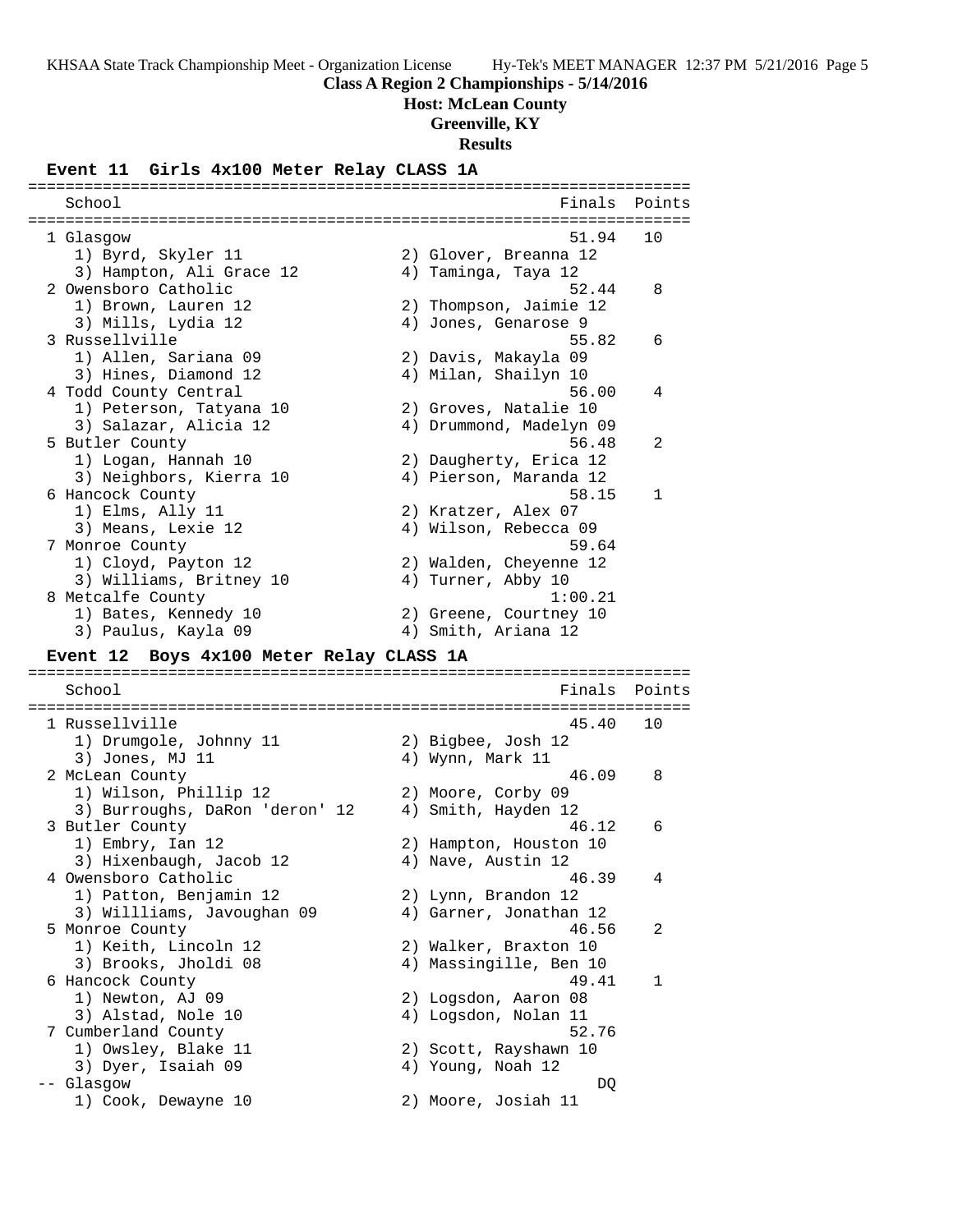**Class A Region 2 Championships - 5/14/2016**

**Host: McLean County**

**Greenville, KY**

#### **Results**

**....Event 12 Boys 4x100 Meter Relay CLASS 1A**

3) Oates, Dontavius 10 4) Smith, Dalvin 10 **Event 13 Girls 400 Meter Dash CLASS 1A** ======================================================================= Name Tear School Tear School Finals Points ======================================================================= 1 Logan, Hannah 10 Butler County 1:16.48 2 Paulus, Kayla 09 Metcalfe County 1:22.21 Section 2 1 Vincent, Cambria 09 Cumberland County 1:04.38 10 2 Sams, Haley 12 McLean County 1:04.50 8 3 Nicholas, Lexi 10 Hancock County 1:05.24 6 4 Young, Sydney 12 Hancock County 1:05.58 4 5 Patton, Megan 10 Owensboro Catholic 1:09.12 2 6 Kearns, Ali 10 Todd County Central 1:14.95 1 7 Vitek, Victoria 08 Butler County 1:15.33 8 Knuckles, Lindy 10 Todd County Central 1:18.60 **Event 14 Boys 400 Meter Dash CLASS 1A** ======================================================================= Name Year School Finals Points ======================================================================= Section 1 1 Mckeever, Carter 07 Glasgow 1:02.36 2 McCaulley, CJ 12 Metcalfe County 1:30.74 Section 2 1 Breham, Dontez 12 Todd County Central 57.33 2 Lyons, Austin 11 Frederick Fraize 58.06 3 Lucas, Brandon 09 Hancock County 58.34 4 Lynn, Brandon 12 Owensboro Catholic 59.62 5 Kessler, Jace 9 Owensboro Catholic 1:00.91 6 Slaughter, John 10 Monroe County 1:04.89 7 Shirley, Nick 09 Metcalfe County 1:16.23 Section 3 1 McMurry, Jaylyn 11 Russellville 51.67 10 2 Logsdon, Kane 11 Hancock County 53.44 8 3 Perry, Devon 12 Caverna 54.79 6 4 Flowers, Will 12 Cumberland County 56.86 4 5 Bishop, Brayden 08 McLean County 57.30 2 6 Camacho, Jorge 11 Todd County Central 57.31 1 7 Smith, Tyler 10 Butler County 59.04 8 Nave, Austin 12 Butler County 1:01.94 **Event 15 Girls 300 Meter Hurdles CLASS 1A** ======================================================================= Year School **Finals** Points ======================================================================= Section 1 1 Greene, Makenna 11 Metcalfe County 59.79 2 Glover, Jessi 12 Hancock County 1:02.44 3 Richardson, Tahjae 09 Russellville 1:02.95 4 Spauldin, Antonesha 09 Russellville 1:06.88 5 Collins, Alayna 09 Monroe County 1:08.05 6 Jones, Alexis 10 Monroe County 1:08.40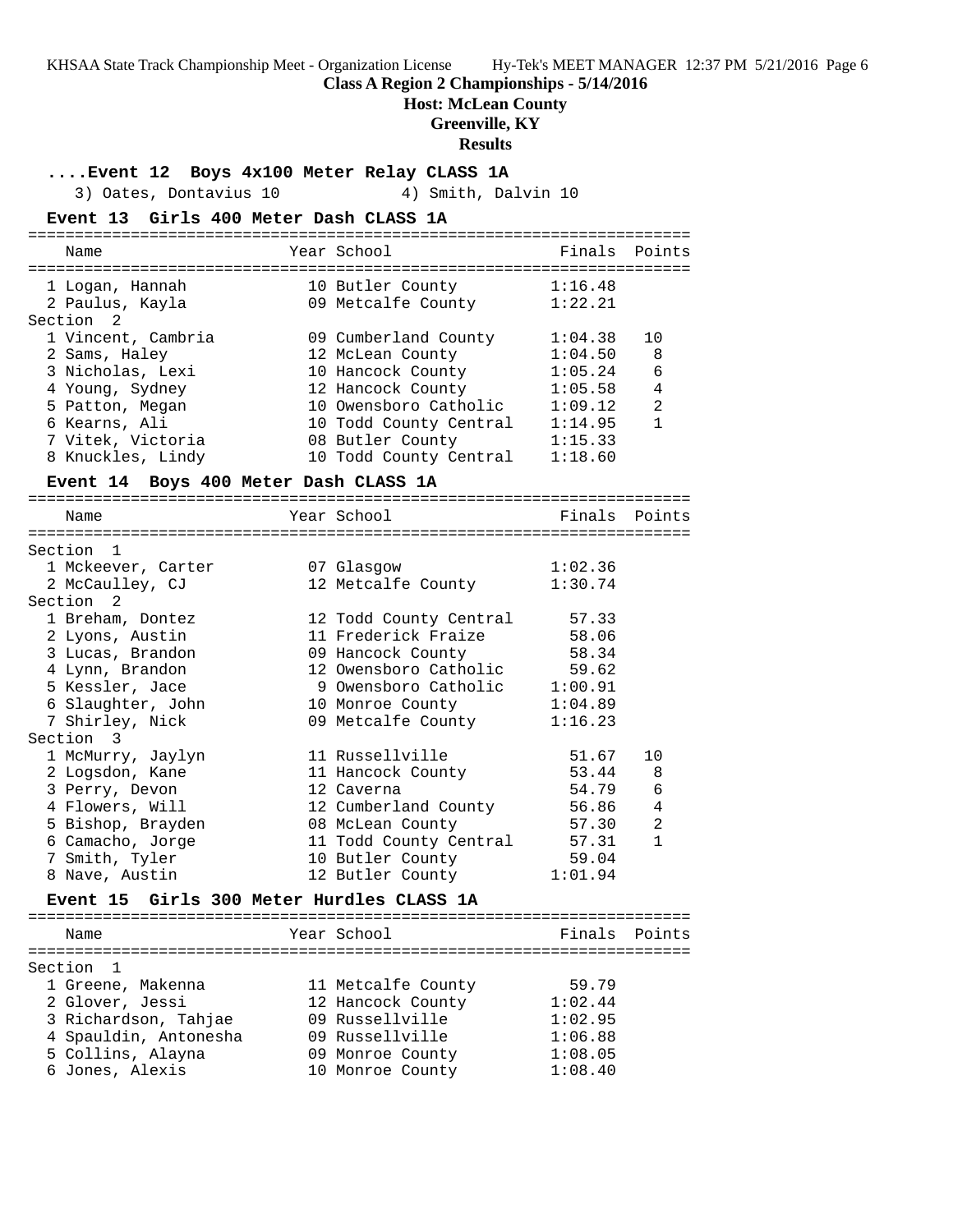# **Class A Region 2 Championships - 5/14/2016**

**Host: McLean County**

**Greenville, KY**

# **Results**

# **....Event 15 Girls 300 Meter Hurdles CLASS 1A**

| Section 2                                |                        |               |                |
|------------------------------------------|------------------------|---------------|----------------|
| 1 Jones, Genarose                        | 9 Owensboro Catholic   | 51.12         | 10             |
| 2 Woodward, Emily                        | 10 Hancock County      | 51.41         | -8             |
| 3 Neighbors, Kierra                      | 10 Butler County       | 53.95         | 6              |
| 4 Hudson, Lauren                         | 10 McLean County       | 54.19         | $\overline{4}$ |
| 5 Higgins, Destiny                       | 10 Russellville        | 56.31         | $\overline{2}$ |
| 6 Pierson, Maranda                       | 12 Butler County       | 58.10         | $\overline{1}$ |
| 7 Lyon, Madelyn                          | 9 Owensboro Catholic   | 58.71         |                |
| 8 Salazar, Alicia                        | 12 Todd County Central | 59.28         |                |
| Event 16 Boys 300 Meter Hurdles CLASS 1A |                        |               |                |
| Name                                     | Year School            | Finals Points |                |
| Section                                  |                        |               |                |

| Section 1            |                       |       |    |
|----------------------|-----------------------|-------|----|
| 1 Cook, Dewayne      | 10 Glasgow            | 47.28 | 4  |
| 2 Price, Christopher | 10 Owensboro Catholic | 50.07 |    |
| 3 Knight, Noah       | 09 McLean County      | 51.95 |    |
| Section 2            |                       |       |    |
| 1 Krampe, Chris      | 12 Owensboro Catholic | 44.27 | 10 |
| 2 Wynn, Mark         | 11 Russellville       | 45.38 | 8  |
| 3 Schadler, Austin   | 12 Hancock County     | 46.91 | 6  |
| 4 Sams, John         | 10 McLean County      | 47.43 | 2  |
| 5 Huddy, Nathan      | 10 Hancock County     | 48.06 | 1  |
| 6 Collins, Austin    | 11 Monroe County      | 48.78 |    |
| 7 Bailey, Noah       | 12 Butler County      | 49.84 |    |
| 8 Anderson, bailey   | 11 Butler County      | 50.26 |    |

# **Event 17 Girls 800 Meter Run CLASS 1A**

======================================================================= Name Year School ======================================================================= Section 1 1 Young, Sydney 12 Hancock County 2:30.43 10 2 Kurtz, Lucy 12 Owensboro Catholic 2:34.35 8 3 Perry, Hannah 11 Butler County 2:35.43 6 4 Woodward, Emily 10 Hancock County 2:38.71 4 5 Floyd, Cori 11 McLean County 2:45.99 2 6 Long, Kaylee Dee 10 Cumberland County 2:46.23 1 7 Jenkins, Autumn 08 Butler County 2:53.45 8 Brown, Lauren 12 Owensboro Catholic 3:09.28

# **Event 18 Boys 800 Meter Run CLASS 1A**

| Name                | Year School           | Finals Points |                |
|---------------------|-----------------------|---------------|----------------|
| 1 Marsch, George    | 11 Hancock County     | 2:05.01       | 1 N            |
| 2 Owens, Levi       | 11 Cumberland County  | 2:08.01       | 8              |
| 3 Clore, Michael    | 12 Owensboro Catholic | 2:13.00       | 6              |
| 4 Beaver, Cory      | 12 Hancock County     | 2:14.77       | 4              |
| 5 Vincent, Gavin    | 09 Cumberland County  | 2:17.81       | $\mathfrak{D}$ |
| 6 Boswell, Charlie  | 12 Owensboro Catholic | 2:21.01       | 1              |
| 7 Pocheco, Tony     | 11 Russellville       | 2:21.62       |                |
| 8 Froedge, Harrison | 10 Monroe County      | 2:24.66       |                |
|                     |                       |               |                |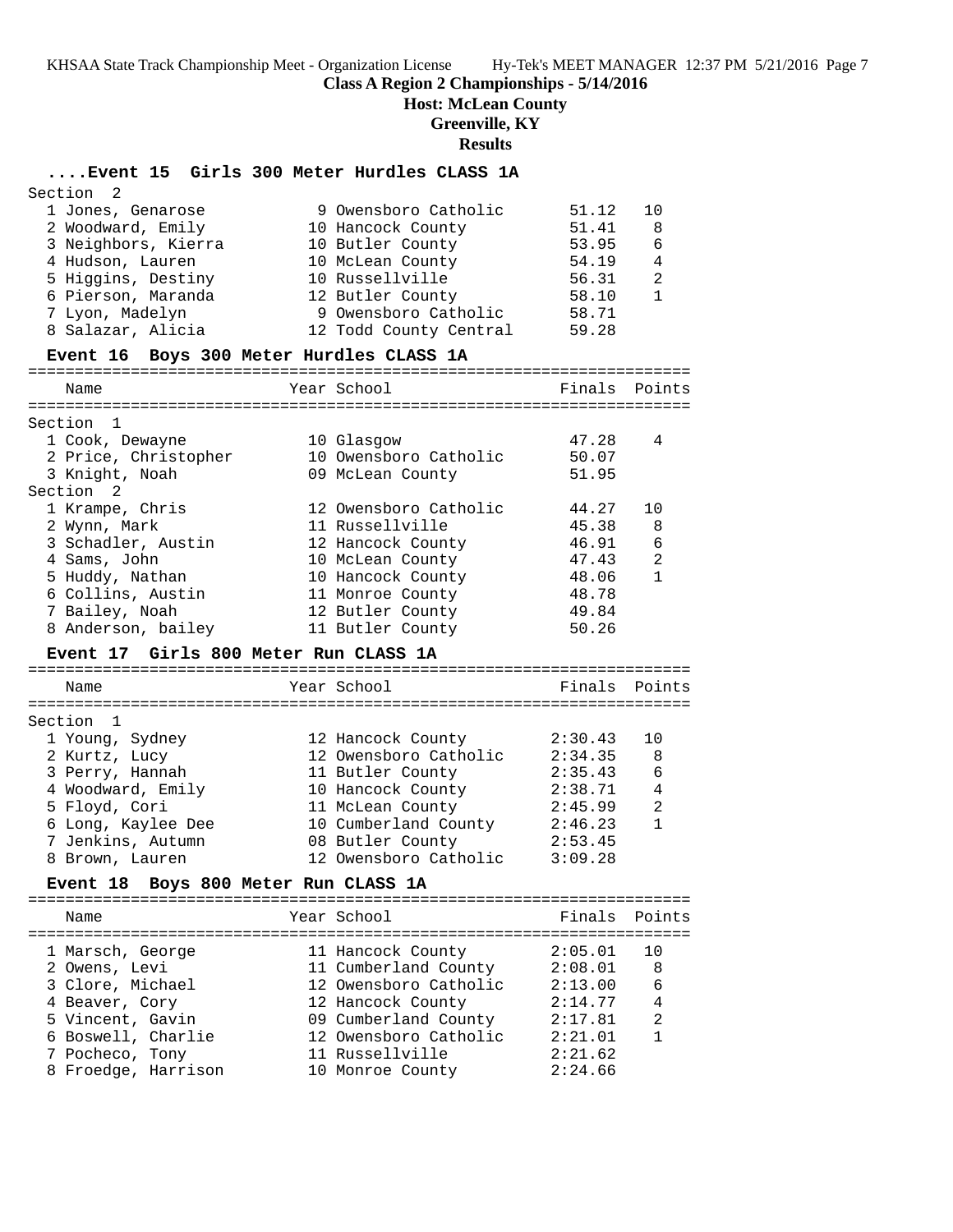# **Class A Region 2 Championships - 5/14/2016**

**Host: McLean County**

# **Greenville, KY**

# **Results**

# **....Event 18 Boys 800 Meter Run CLASS 1A**

| 9 McClellan, Damon   | 10 Frederick Fraize    | 2:25.80 |
|----------------------|------------------------|---------|
| 10 Bishop, Cooper    | 11 McLean County       | 2:27.05 |
| 11 Trigg, Joseph     | 10 Glasgow             | 2:30.26 |
| 12 Breham, Dontez    | 12 Todd County Central | 2:32.09 |
| 13 Hopper, Nathan    | 09 McLean County       | 2:34.38 |
| 14 Skipworth, Robert | 08 Russellville        | 2:37.19 |
| 15 Wells, Cameron    | 11 Glasgow             | 2:38.01 |
| 16 Phillips, Joseph  | 11 Butler County       | 2:42.16 |

#### **Event 19 Girls 200 Meter Dash CLASS 1A**

======================================================================= Name The Year School The Finals Points ======================================================================= 1 Daugherty, Erica 12 Butler County 30.85 2 Davis, Makayla 09 Russellville 30.99 Section 2 1 Kratzer, Alex 07 Hancock County 30.31 2 Drummond, Madelyn 09 Todd County Central 30.71 3 Nichols, Heather 09 McLean County 33.43 4 Wells, Katie 11 Frederick Fraize 35.15 5 Jones, Rebecca 08 McLean County 36.73 Section 3 1 Peterson, Tatyana 10 Todd County Central 27.31 10 2 Allen, Sariana 09 Russellville 27.63 8 3 Jones, Genarose 9 Owensboro Catholic 28.03 6 4 Byrd, Skyler 11 Glasgow 28.26 4 5 Nicholas, Lexi 10 Hancock County 28.87 2 6 Vincent, Cambria 09 Cumberland County 28.88 1 7 Hayden, Maggie 9 Owensboro Catholic 29.59

8 Pierson, Maranda 12 Butler County 29.97

# **Event 20 Boys 200 Meter Dash CLASS 1A**

| Name                        | Year School States     | Finals Points |                |
|-----------------------------|------------------------|---------------|----------------|
| --------------------------- | ----------------       |               |                |
| Section<br>$\overline{1}$   |                        |               |                |
| 1 Owsley, Blake             | 11 Cumberland County   | 26.34         |                |
| 2 Harness, Ben              | 09 Frederick Fraize    | 27.43         |                |
| 3 Tindle, Samuel            | 10 Frederick Fraize    | 28.61         |                |
| Section 2                   |                        |               |                |
| 1 Garner, Jonathan          | 12 Owensboro Catholic  | 24.12         | 8              |
| 2 Oates, Dontavius          | 10 Glasgow             | 24.92         |                |
| 3 Camacho, Jorge            | 11 Todd County Central | 25.25         |                |
| 4 Willliams, Javoughan      | 09 Owensboro Catholic  | 25.46         |                |
| 5 Foster, TaShawn           | 10 Todd County Central | 27.55         |                |
| Section 3                   |                        |               |                |
| 1 Dowlen, DeAnte            | 11 Russellville        | 24.09         | 10             |
| 2 Hixenbaugh, Jacob         | 12 Butler County       | 24.25         | 6              |
| 3 Brooks, Jholdi            | 08 Monroe County       | 24.39         | $\overline{4}$ |
| 4 Smith, Dalvin             | 10 Glasgow             | 24.44         | 2              |
| 5 Embry, Ian                | 12 Butler County       | 24.58         | $\mathbf{1}$   |
| 6 Logsdon, Kane             | 11 Hancock County      | 24.65         |                |
| 7 Logsdon, Nolan            | 11 Hancock County      | 24.71         |                |
| 8 Wilson, Phillip           | 12 McLean County       | 25.28         |                |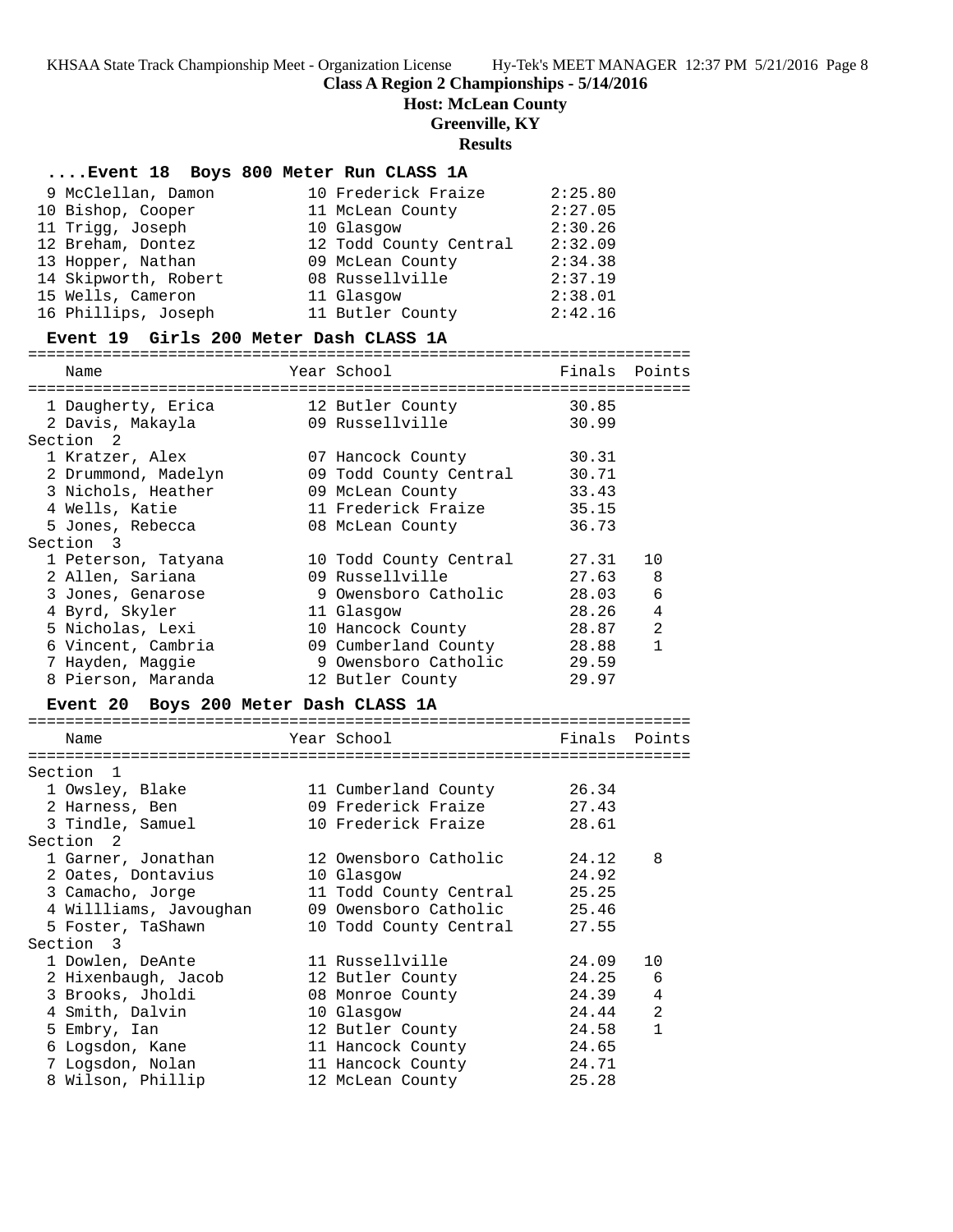**Class A Region 2 Championships - 5/14/2016**

**Host: McLean County**

**Greenville, KY**

**Results**

| <b>Event 21</b><br>Girls 3200 Meter Run CLASS 1A   |  |                         |          |                |  |  |
|----------------------------------------------------|--|-------------------------|----------|----------------|--|--|
| Name                                               |  | Year School             | Finals   | Points         |  |  |
| Section 1                                          |  |                         |          |                |  |  |
| 1 Kurtz, Lucy                                      |  | 12 Owensboro Catholic   | 12:54.66 | 10             |  |  |
| 2 Jackson, Maddy                                   |  | 12 Hancock County       | 13:09.28 | 8              |  |  |
| 3 Wheatley, Carson                                 |  | 09 Hancock County       | 13:31.78 | 6              |  |  |
| 4 Brown, Faylee                                    |  | 10 Glasgow              | 13:35.64 | 4              |  |  |
| 5 Neighbors, Olivia                                |  | 12 Butler County        | 13:48.78 | $\overline{2}$ |  |  |
| 6 Clouse, Elisa                                    |  | 8 Owensboro Catholic    | 13:52.28 | $\mathbf{1}$   |  |  |
| Event 22 Boys 3200 Meter Run CLASS 1A              |  |                         |          |                |  |  |
| Name                                               |  | Year School             | Finals   | Points         |  |  |
| 1 Owens, Levi                                      |  | 11 Cumberland County    | 10:27.47 | 10             |  |  |
| 2 Schadler, Austin                                 |  | 12 Hancock County       | 10:39.89 | 8              |  |  |
| 3 Johnson, Nolan                                   |  | 12 Butler County        | 11:08.47 | 6              |  |  |
| 4 Richards, Dalton                                 |  | 10 Hancock County       | 11:23.90 | 4              |  |  |
| 5 Jones, Logan                                     |  | 8 Owensboro Catholic    | 11:28.44 | 2              |  |  |
| 6 Whitehouse, Sean                                 |  | 09 Owensboro Catholic   | 11:28.78 | 1              |  |  |
| 7 Beasley, Bryar                                   |  | 07 Butler County        | 11:49.83 |                |  |  |
| 8 Cliburn, Thomas                                  |  | 09 Frederick Fraize     | 12:06.08 |                |  |  |
| 9 Wood, James                                      |  | 08 McLean County        | 14:23.74 |                |  |  |
| Event 23 Girls 4x400 Meter Relay CLASS 1A          |  |                         |          |                |  |  |
| School                                             |  |                         | Finals   | Points         |  |  |
| 1 Hancock County                                   |  |                         | 4:32.94  | 10             |  |  |
| 1) Nicholas, Lexi 10                               |  | 2) Lamar, Hailie 08     |          |                |  |  |
| 3) Woodward, Emily 10                              |  | 4) Young, Sydney 12     |          |                |  |  |
| 2 McLean County                                    |  |                         | 4:38.24  | 8              |  |  |
| 1) Wilson, Madison 07                              |  | 2) Floyd, Cori 11       |          |                |  |  |
| 3) Hudson, Lauren 10                               |  | 4) Sams, Haley 12       |          |                |  |  |
| 3 Owensboro Catholic                               |  |                         | 4:40.56  | 6              |  |  |
| 1) Brown, Lauren 12                                |  | 2) Mills, Lydia 12      |          |                |  |  |
| 3) Weafer, Kate 08                                 |  | 4) Greenwell, Carson 10 |          |                |  |  |
| 4 Todd County Central                              |  |                         | 4:57.73  | 4              |  |  |
| 1) Kearns, Ali 10                                  |  | 2) Knuckles, Lindy 10   |          |                |  |  |
| 3) Drummond, Madelyn 09                            |  | 4) Silvia, Emily 10     |          |                |  |  |
| Boys 4x400 Meter Relay CLASS 1A<br><b>Event 24</b> |  |                         |          |                |  |  |

======================================================================= School **Finals** Points ======================================================================= 1 Todd County Central 4:11.65 1) Breham, Dontez 12 2) Penick, Bryce 11 3) Camacho, Jorge 11 (4) Judy, Justin 11 Section 2<br>1 McLean County 1 McLean County 3:41.66 10 1) Bishop, Brayden 08 2) Moore, Corby 09 3) Burroughs, DaRon 'deron' 12 4) Smith, Hayden 12 2 Hancock County 3:43.77 8 1) Newton, AJ 09 2) Lucas, Brandon 09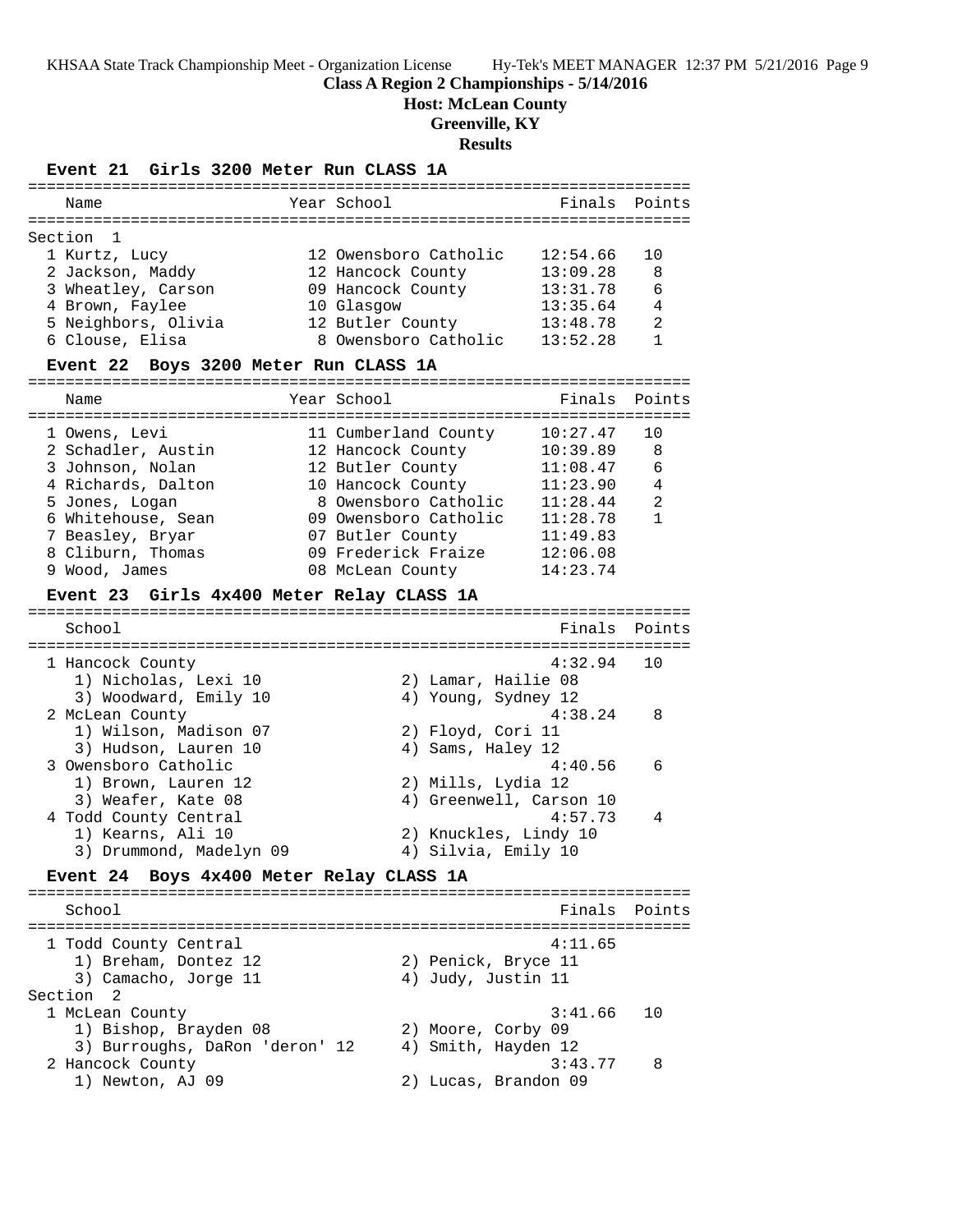# **Class A Region 2 Championships - 5/14/2016**

# **Host: McLean County**

# **Greenville, KY**

# **Results**

# **....Event 24 Boys 4x400 Meter Relay CLASS 1A**

| 3) Marsch, George 11    | 4) Logsdon, Kane 11      |
|-------------------------|--------------------------|
| 3 Butler County         | 3:45.47<br>6             |
| 1) Nave, Austin 12      | 2) Hope, Jacoty 10       |
| 3) Hampton, Houston 10  | 4) Hixenbaugh, Jacob 12  |
| 4 Russellville          | 3:56.56<br>4             |
| 1) Jones, MJ 11         | 2) Pocheco, Tony 11      |
| 3) Skipworth, Robert 08 | 4) Wynn, Mark 11         |
| 5 Frederick Fraize      | $\mathcal{D}$<br>3:57.22 |
| 1) Lyons, Austin 11     | 2) Harness, Ben 09       |
| 3) Hawley, Hunter 11    | 4) Lamar, Christian 12   |
| 6 Cumberland County     | 4:04.29                  |
| 1) Flowers, Will 12     | 2) Vincent, Gavin 09     |
| 3) Coverstone, Micah 10 | 4) Young, Noah 12        |
| 7 Owensboro Catholic    | 4:11.56                  |
| 1) Lynn, Brandon 12     | 2) Krampe, Chris 12      |
| 3) Kessler, Jace 9      | 4) Boswell, Charlie 12   |
| 8 Glasgow               | 4:14.30                  |
| 1) Trigg, Joseph 10     | 2) Cole, Nelson 09       |
| 3) Mckeever, Carter 07  | 4) Moore, Josiah 11      |

### **Event 25 Girls Shot Put CLASS 1A**

| Name                                       | Year School            | Finals Points |                |
|--------------------------------------------|------------------------|---------------|----------------|
|                                            |                        |               |                |
| Flight 1                                   |                        |               |                |
| 1 Thompson, Alli                           | 11 Owensboro Catholic  | $33 - 05.00$  | 10             |
| 2 Hogg, Faith                              | 9 Owensboro Catholic   | $31 - 00.00$  | 8              |
| 3 Hughes, KJ                               | 10 Glasgow             | $27 - 08.00$  | 6              |
| 4 Kirkpatrick, Kaytlin                     | 10 Hancock County      | 25-06.00      | 4              |
| 5 Smith, Hannah                            | 12 McLean County       | $25 - 01.00$  | $\overline{a}$ |
| 6 Powers, Chynna                           | 10 Hancock County      | $24 - 03.50$  | $\mathbf{1}$   |
| 7 Wright, Haley                            | 09 Cumberland County   | $23 - 10.25$  |                |
| 8 Graham, Ja-Maya                          | 10 Todd County Central | $23 - 04.00$  |                |
| 9 Willis, Danielle                         | 09 Todd County Central | $22 - 03.50$  |                |
| 10 Milan, Shailyn                          | 10 Russellville        | $22 - 00.00$  |                |
| 11 East, Ebonee                            | 10 Frederick Fraize    | $20 - 02.50$  |                |
| 12 Lawson, Shana                           | 11 Frederick Fraize    | $20 - 01.50$  |                |
| 13 Maulden, Alyia                          | 10 Caverna             | $17 - 07.50$  |                |
| 14 Kincaid, Kennedy                        | 10 Metcalfe County     | $17 - 04.00$  |                |
| 15 Eze, Dora                               | 10 Caverna             | $16 - 08.00$  |                |
| Event 26 Boys Shot Put CLASS 1A            |                        |               |                |
|                                            |                        |               |                |
| Name                                       | Year School            | Finals        | Points         |
| 1 Marksberry, Seth 69 Frederick Fraize     |                        | $23 - 03.00$  |                |
| 2 Summerall, John-Paul 07 Frederick Fraize |                        | $21 - 01.50$  |                |
| Flight 2                                   |                        |               |                |
| 1 Rates, Dominic                           | 11 Hancock County      | 45-06.50      | 10             |

 2 Clayton, Truston 12 Russellville 41-04.50 8 3 Thomas, Richard 11 Russellville 38-02.75 6 4 Lee, Dalton 11 Butler County 38-01.00 4 5 Briggs, Richard 12 Todd County Central 36-00.00 2 6 Gray, Gage 10 Hancock County 35-00.50 1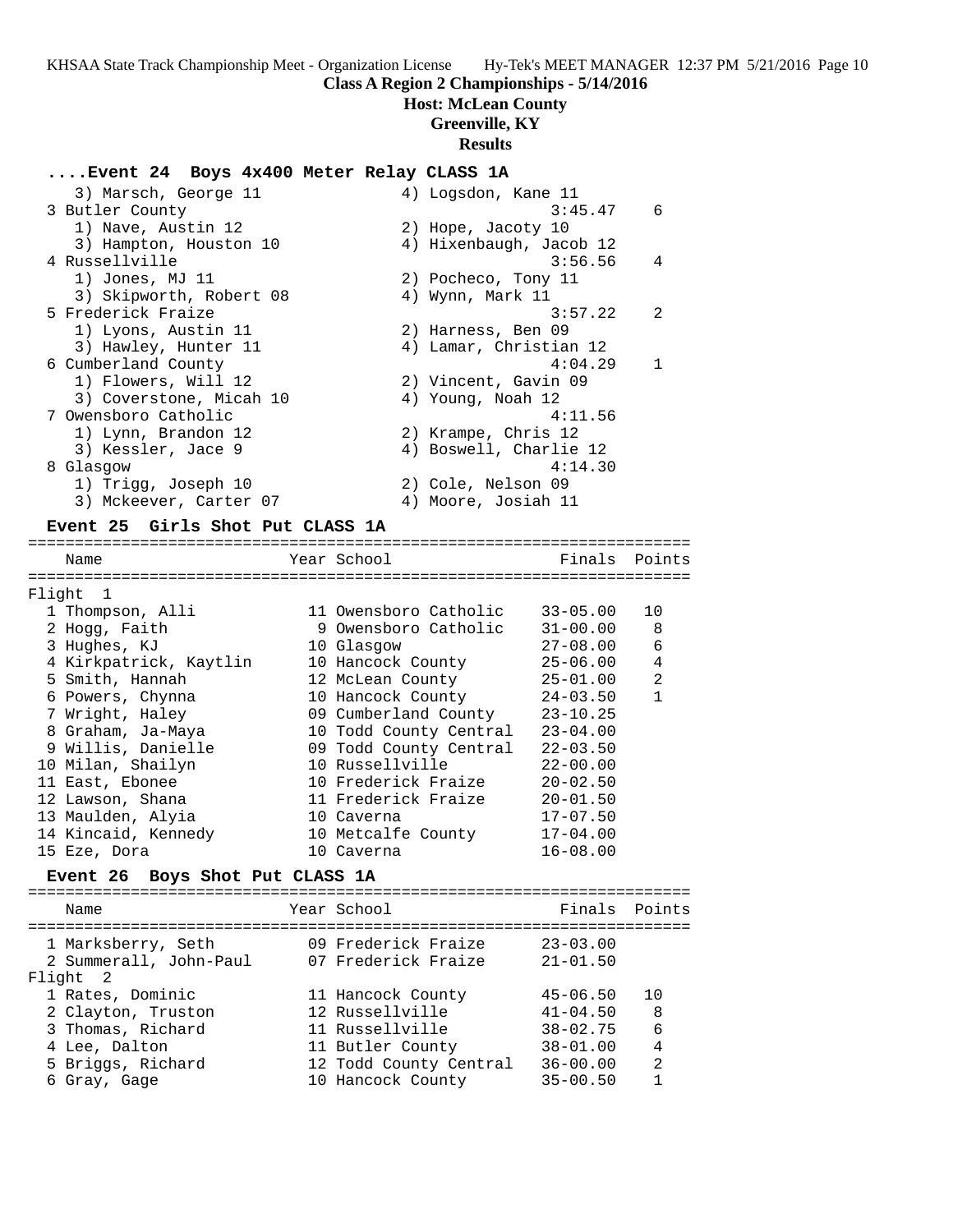# **Class A Region 2 Championships - 5/14/2016**

**Host: McLean County**

**Greenville, KY**

**Results**

| Event 26 Boys Shot Put CLASS 1A      |  |                                   |               |                |  |  |
|--------------------------------------|--|-----------------------------------|---------------|----------------|--|--|
| 7 Hagan, Ethan                       |  | 12 Cumberland County              | $34 - 02.00$  |                |  |  |
| 8 Rickard, Jacob                     |  | 12 McLean County                  | $33 - 04.50$  |                |  |  |
| 9 Linder, Anthony<br>10 Caverna      |  |                                   | $33 - 00.50$  |                |  |  |
| 10 Arnold, Isaiah                    |  | 12 Butler County                  | $32 - 05.00$  |                |  |  |
| 11 Hall, Jayden                      |  | 9 Owensboro Catholic              | $32 - 01.00$  |                |  |  |
| 12 Rodriguez, Cristian               |  | 09 McLean County                  | $31 - 03.50$  |                |  |  |
| 13 Pruitt, Coy                       |  | 09 Cumberland County              | $29 - 10.00$  |                |  |  |
| 14 Willis, Brian                     |  | 12 Todd County Central            | $29 - 04.00$  |                |  |  |
| 15 Perry, Deantre                    |  | 12 Caverna                        | $25 - 00.00$  |                |  |  |
| Event 27 Girls Discus Throw CLASS 1A |  |                                   |               |                |  |  |
| Name                                 |  | Year School                       |               | Finals Points  |  |  |
| Flight 1                             |  |                                   |               |                |  |  |
| 1 Kincaid, Kennedy                   |  | 10 Metcalfe County                | 42-00         |                |  |  |
| 2 Parker, Haley                      |  | 10 Metcalfe County                | $39 - 08$     |                |  |  |
| 3 Eze, Dora                          |  | 10 Caverna                        | $38 - 05$     |                |  |  |
| Flight 2                             |  |                                   |               |                |  |  |
| 1 Thompson, Alli                     |  | 11 Owensboro Catholic             | 111-04        | 10             |  |  |
| 2 Long, Kaylee Dee                   |  | 10 Cumberland County              | $79 - 01$     | 8              |  |  |
| 3 Powers, Chynna                     |  | 10 Hancock County                 | $77 - 07$     | 6              |  |  |
| 4 Willis, Danielle                   |  | 09 Todd County Central            | $70 - 05$     | $\overline{4}$ |  |  |
| 5 Lawson, Shana                      |  | 11 Frederick Fraize               | $66 - 02$     | 2              |  |  |
| 6 Smith, Hannah                      |  | 12 McLean County                  | $65 - 00$     | 0.50           |  |  |
| 6 Kreisle, Jasa                      |  | 12 Hancock County                 | $65 - 00$     | 0.50           |  |  |
| 8 Hogg, Faith                        |  | 9 Owensboro Catholic              | $52 - 07$     |                |  |  |
| 9 Wright, Haley                      |  | 09 Cumberland County              | $51 - 08$     |                |  |  |
| 10 East, Ebonee                      |  | 10 Frederick Fraize               | $51 - 00$     |                |  |  |
| 11 Hughes, KJ                        |  | 10 Glasgow                        | $50 - 01$     |                |  |  |
| 12 Maulden, Alyia                    |  | 10 Caverna                        | $42 - 06$     |                |  |  |
| 13 Graham, Ja-Maya                   |  | 10 Todd County Central            | $35 - 04$     |                |  |  |
| Event 28 Boys Discus Throw CLASS 1A  |  |                                   |               |                |  |  |
| Name                                 |  | Year School                       | Finals Points |                |  |  |
|                                      |  |                                   |               |                |  |  |
| Flight 1                             |  |                                   |               |                |  |  |
| 1 Rates, Dominic                     |  | 11 Hancock County                 | 143-05        | 10             |  |  |
| 2 Hagan, Ethan                       |  | 12 Cumberland County              | $125 - 01$    | 8              |  |  |
| 3 Rates, Michael                     |  | 11 Hancock County                 | $120 - 06$    | 6              |  |  |
| 4 Lee, Dalton                        |  | 11 Butler County                  | $109 - 10$    | 4              |  |  |
| 5 Clayton, Truston                   |  | 12 Russellville                   | $109 - 05$    | 2              |  |  |
| 6 Smith, Josh                        |  | 11 Todd County Central            | $92 - 08$     | 1              |  |  |
| 7 Choate, Clayton                    |  | 11 Todd County Central            | $87 - 07$     |                |  |  |
| 8 Hall, Jayden                       |  | 9 Owensboro Catholic              | $85 - 06$     |                |  |  |
| 9 Rickard, Jacob                     |  | 12 McLean County                  | $85 - 05$     |                |  |  |
| 10 Arnold, Isaiah                    |  | 12 Butler County                  | $82 - 00$     |                |  |  |
| 11 Linder, Anthony                   |  | 10 Caverna                        | $79 - 02$     |                |  |  |
| 12 Rodriguez, Edgar                  |  | 09 McLean County                  | $64 - 11$     |                |  |  |
| 13 Pruitt, Coy                       |  | 09 Cumberland County<br>$64 - 10$ |               |                |  |  |
| 14 Thomas, Richard                   |  | 11 Russellville                   | $52 - 05.50$  |                |  |  |
| 15 Vibbert, Benton                   |  | 11 Metcalfe County                | $34 - 00$     |                |  |  |
| 16 Perry, Deantre                    |  | 12 Caverna                        | 20-01         |                |  |  |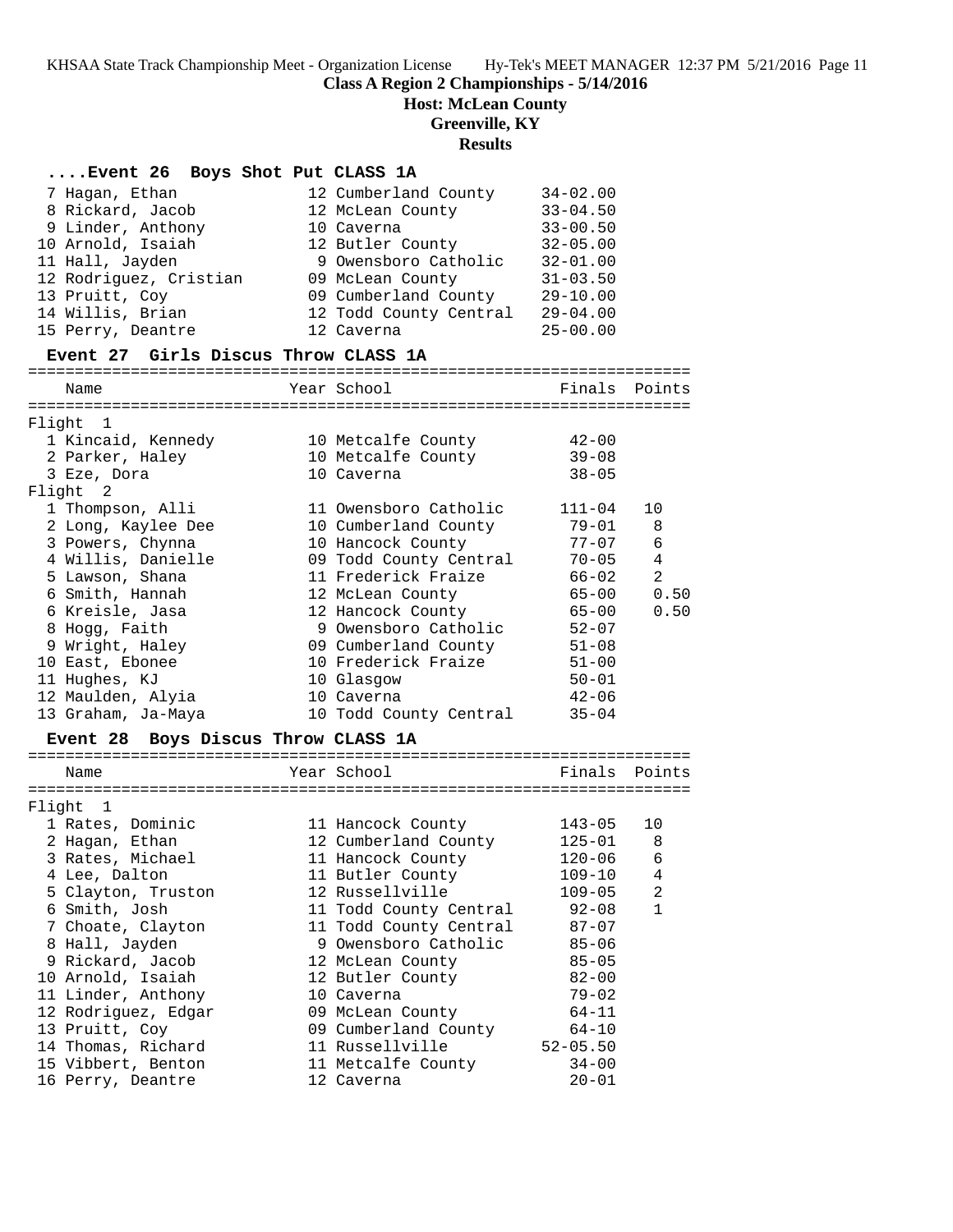# **Class A Region 2 Championships - 5/14/2016**

**Host: McLean County**

**Greenville, KY**

# **Results**

**Event 29 Girls Long Jump CLASS 1A**

|        | Name                                |  | Year School                 | Finals                       | Points       |  |  |
|--------|-------------------------------------|--|-----------------------------|------------------------------|--------------|--|--|
|        | 1 Byrd, Skyler                      |  | 11 Glasgow                  | 14-11.00                     | 10           |  |  |
|        | 2 Thompson, Jaimie                  |  | 12 Owensboro Catholic       | $14 - 10.50$                 | 8            |  |  |
|        | 3 Roberts, Chasity                  |  | 11 Glasgow                  | $13 - 11.50$                 | 6            |  |  |
|        | 4 Mills, Lydia                      |  | 12 Owensboro Catholic       | $13 - 06.25$                 | 4            |  |  |
|        | 5 Neighbors, Kierra                 |  | 10 Butler County            | $12 - 07.25$                 | 2            |  |  |
|        | 6 Hess, Sarah                       |  | 11 Hancock County           | $12 - 07.00$                 | $\mathbf{1}$ |  |  |
|        | 7 Cook, Eden                        |  | 10 McLean County            | $11 - 04.75$                 |              |  |  |
|        | 8 Bates, Kennedy                    |  | 10 Metcalfe County          | $11 - 03.75$                 |              |  |  |
|        | 9 Greene, Courtney                  |  | 10 Metcalfe County 11-02.00 |                              |              |  |  |
|        | 10 Mersch, Tatum                    |  | 09 Hancock County 11-01.00  |                              |              |  |  |
|        | 11 Collins, Alayna                  |  | 09 Monroe County            | $10 - 09.75$                 |              |  |  |
|        | 12 Mckinney, mattie                 |  | 08 Butler County            | $10 - 08.75$                 |              |  |  |
|        | Event 30 Boys Long Jump CLASS 1A    |  |                             |                              |              |  |  |
|        |                                     |  |                             |                              |              |  |  |
|        | Name                                |  | Year School                 | Finals                       | Points       |  |  |
|        | 1 Milsten, Tyler                    |  | 11 Glasgow                  | $12 - 07.00$                 |              |  |  |
|        | 2 Rich, Ty                          |  | 10 Monroe County            | $12 - 01.50$                 |              |  |  |
|        | 3 Shirley, Nick                     |  | 09 Metcalfe County          | $10 - 06.00$                 |              |  |  |
|        | 4 Magana, CJ                        |  | 07 Metcalfe County          | $8 - 03.50$                  |              |  |  |
|        | Flight<br>2                         |  |                             |                              |              |  |  |
|        | 1 Patton, Benjamin                  |  | 12 Owensboro Catholic       | $19 - 08.00$                 | 10           |  |  |
|        | 2 Paul, Devon                       |  | 11 Caverna                  | $19 - 02.00$                 | 8            |  |  |
|        | 3 Jones, MJ                         |  | 11 Russellville             | $18 - 10.75$                 | 6            |  |  |
|        | 4 Briggs, Ryan                      |  | 12 Todd County Central      | $18 - 05.50$                 | 4            |  |  |
|        | 5 Moore, Corby                      |  | 09 McLean County            | $18 - 02.50$                 | 2            |  |  |
|        | 6 Mason, DeShawn                    |  | 11 Russellville             | $17 - 11.00$                 | $\mathbf{1}$ |  |  |
|        | 7 Schepers, Patrick                 |  | 10 Owensboro Catholic       | $17 - 07.00$                 |              |  |  |
|        | 8 Young, Noah                       |  | 12 Cumberland County        | $17 - 01.00$                 |              |  |  |
|        | 9 Smith, Tyler                      |  | 10 Butler County            | $16 - 11.25$                 |              |  |  |
|        | 10 Alstad, Nole                     |  | 10 Hancock County           | $16 - 08.00$                 |              |  |  |
|        | 11 Anderson, bailey                 |  | 11 Butler County            | $16 - 06.50$                 |              |  |  |
|        | 12 Jones, Landon                    |  | 12 Todd County Central      | $16 - 05.50$                 |              |  |  |
|        | 13 Beaver, Cory                     |  | 12 Hancock County           | $16 - 03.50$                 |              |  |  |
|        | 14 Lamar, Christian                 |  | 12 Frederick Fraize         | $15 - 06.50$                 |              |  |  |
|        | 15 Harness, Ben                     |  | 09 Frederick Fraize         | $13 - 06.50$                 |              |  |  |
|        | Event 31 Girls Triple Jump CLASS 1A |  |                             |                              |              |  |  |
|        |                                     |  |                             |                              |              |  |  |
|        | Name                                |  | Year School                 | Finals                       | Points       |  |  |
|        |                                     |  |                             |                              |              |  |  |
| Flight | $\mathbf{1}$                        |  | 9 Owensboro Catholic        |                              |              |  |  |
|        | 1 Mills, Mary                       |  |                             | $32 - 00.00$<br>$31 - 07.25$ | 10           |  |  |
|        | 2 Glover, Breanna                   |  | 12 Glasgow                  |                              | 8            |  |  |
|        | 3 Mills, Lydia                      |  | 12 Owensboro Catholic       | $30 - 10.00$                 | 6            |  |  |
|        | 4 Hess, Sarah                       |  | 11 Hancock County           | $27 - 07.00$                 | 4            |  |  |
|        | 5 Glover, Jessi                     |  | 12 Hancock County           | $25 - 04.00$                 | 2            |  |  |
|        | 6 Vitek, Victoria                   |  | 08 Butler County            | $23 - 01.00$                 | $\mathbf{1}$ |  |  |
|        | 7 Collins, Alayna                   |  | 09 Monroe County            | $23 - 00.00$                 |              |  |  |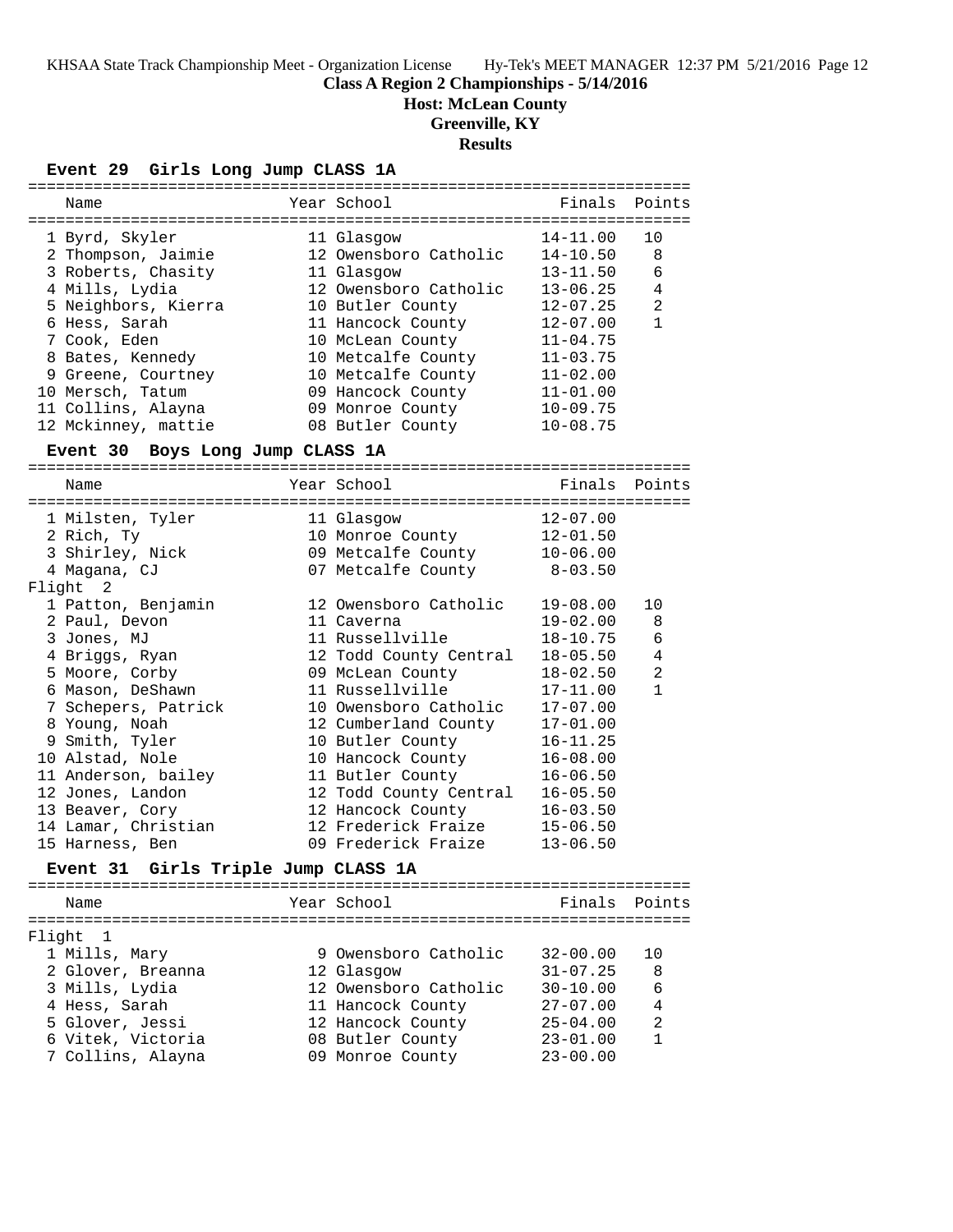# **Class A Region 2 Championships - 5/14/2016**

**Host: McLean County**

# **Greenville, KY**

**Results**

**Event 32 Boys Triple Jump CLASS 1A**

| Name                | Year School            | Finals       | Points       |
|---------------------|------------------------|--------------|--------------|
| 1 Paul, Devon       | 11 Caverna             | $39 - 03.75$ | 10           |
| 2 Drumqole, Johnny  | 11 Russellville        | $37 - 09.50$ | 8            |
| 3 Schepers, Patrick | 10 Owensboro Catholic  | $37 - 02.00$ | 6            |
| 4 Mason, DeShawn    | 11 Russellville        | $36 - 10.00$ | 4            |
| 5 Patton, Benjamin  | 12 Owensboro Catholic  | $36 - 05.50$ | 2            |
| 6 Jones, Landon     | 12 Todd County Central | $35 - 03.00$ | $\mathbf{1}$ |
| 7 Cook, Dewayne     | 10 Glasgow             | $35 - 02.00$ |              |
| 8 Hope, Jacoty      | 10 Butler County       | $34 - 05.00$ |              |
| 9 Briggs, Ryan      | 12 Todd County Central | $34 - 04.50$ |              |
| 10 Anderson, bailey | 11 Butler County       | $34 - 00.00$ |              |
| 11 Young, Jacob     | 10 Hancock County      | $30 - 10.25$ |              |
| 12 Knight, Noah     | 09 McLean County       | $30 - 01.00$ |              |
| 13 Booher, Grayson  | 10 Cumberland County   | $28 - 11.25$ |              |
| 14 Alstad, Nole     | 10 Hancock County      | $28 - 08.00$ |              |
| 15 Rich, Ty         | 10 Monroe County       | $27 - 02.00$ |              |
| 16 Evans, Elliot    | 07 McLean County       | $25 - 02.00$ |              |
|                     |                        |              |              |

# **Event 33 Girls High Jump CLASS 1A**

======================================================================= Name Year School Finals Points ======================================================================= 1 Turner, Grace 09 Monroe County 4-08.00 10 2 Lyon, Madelyn 9 Owensboro Catholic 4-06.00 8 2 Walden, Cheyenne 12 Monroe County J4-06.00 6 4 Bumm, Danielle 09 Hancock County J4-04.00 1 4 Elms, Ally 11 Hancock County 4-04.00 3 4 Cook, Eden 10 McLean County J4-04.00 4 Brown, Lauren 12 Owensboro Catholic 4-04.00 3 8 Daugherty, Erica 12 Butler County 4-02.00 -- Mckinney, mattie 08 Butler County NH

# **Event 34 Boys High Jump CLASS 1A**

|                                    | Name                |  | Year School            | Finals       | Points       |  |  |
|------------------------------------|---------------------|--|------------------------|--------------|--------------|--|--|
|                                    |                     |  |                        |              |              |  |  |
|                                    | 1 Dowlen, DeAnte    |  | 11 Russellville        | $5 - 10.00$  | 1 O          |  |  |
|                                    | 2 Briggs, Ryan      |  | 12 Todd County Central | $5 - 08.00$  | 8            |  |  |
|                                    | 3 Smith, Tyler      |  | 10 Butler County       | $5 - 06.00$  | 5            |  |  |
|                                    | 3 Collins, Austin   |  | 11 Monroe County       | $5 - 06.00$  | 5            |  |  |
|                                    | 5 Beaver, Cory      |  | 12 Hancock County      | $5 - 04.00$  | 2            |  |  |
|                                    | 6 Anderson, bailey  |  | 11 Butler County       | $5 - 02.00$  | $\mathbf{1}$ |  |  |
|                                    | 7 Patton, Benjamin  |  | 12 Owensboro Catholic  | $5 - 00.00$  |              |  |  |
|                                    | 8 Lynn, Brandon     |  | 12 Owensboro Catholic  | $4 - 10.00$  |              |  |  |
|                                    | -- Jones, Landon    |  | 12 Todd County Central | NΗ           |              |  |  |
|                                    | -- Dunn, Austin     |  | 12 Hancock County      | NΗ           |              |  |  |
| Event 35 Girls Pole Vault CLASS 1A |                     |  |                        |              |              |  |  |
|                                    | Name                |  | Year School            | Finals       | Points       |  |  |
|                                    | 1 Gillihan, Caitlin |  | 9 Owensboro Catholic   | $10 - 00.00$ | 1 O          |  |  |

2 Turner, Grace 09 Monroe County 9-00.00 8